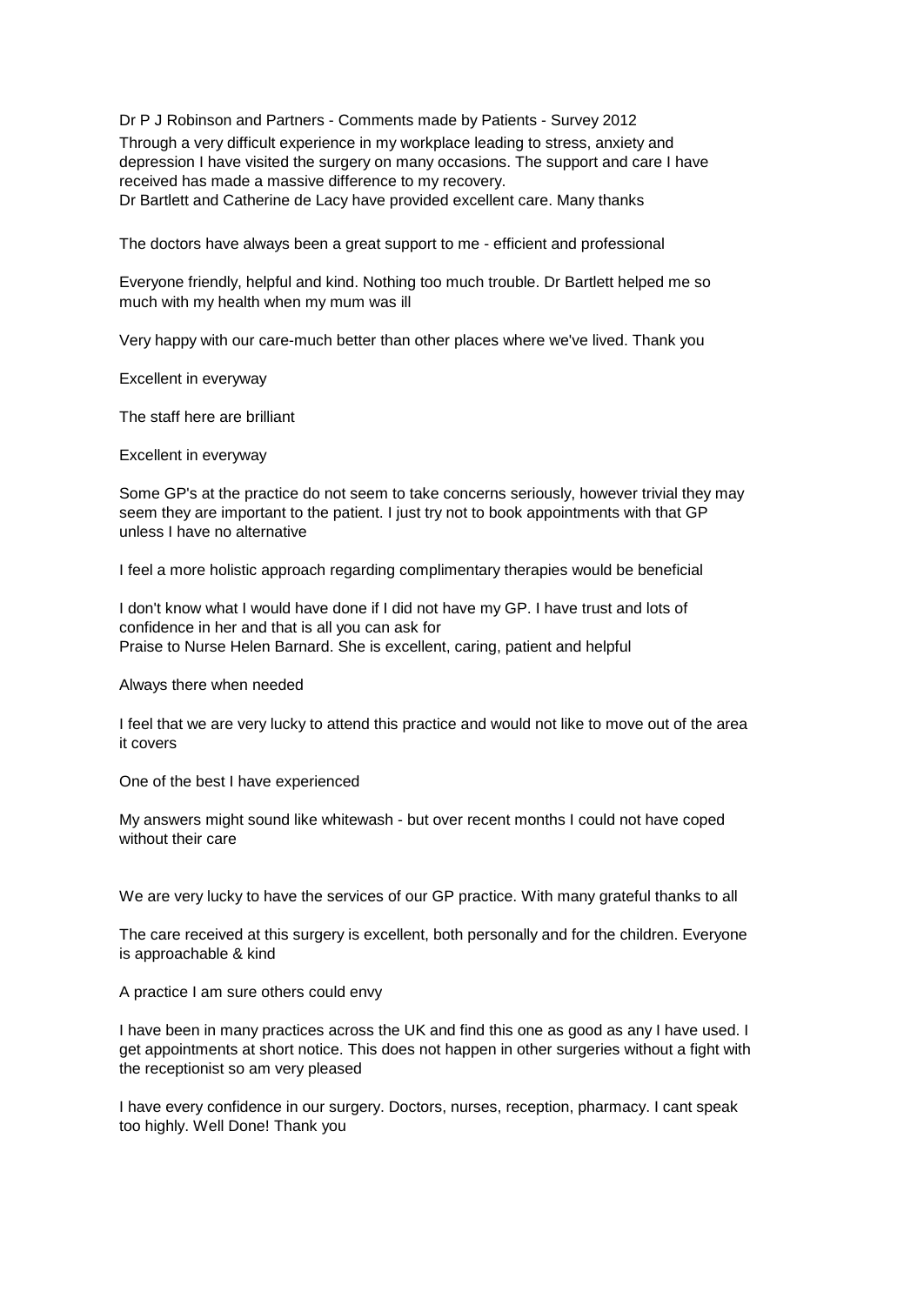If other GP practices were all like this one things/people would be a lot less upset at the **NHS** 

All the staff are always polite, pleasant & helpful

My experience of treatment is limited as I am fortunately very well, however I am very happy with the visits I have had to make for myself & my children. Thank you

Always excellent service

My Partner and I have been really well looked after since September when I became ill and later during the cancer diagnosis. We could not ask for better treatment. We are always given time and treated with utmost courtesy and respect. We are indebted to all of them for our care.

Always friendly and helpful, when I moved house I deliberately moved to an area where I could keep my GP

Cant praise all aspects of care highly enough

Having moved around the Yorkshire area I have been registered at 5 different surgeries this one is the best in all aspects

Snainton Surgery-It appears to be a well run surgery with happy staff who are always smiling and helpful

Compared to media/TV reports & documentaries I think this surgery is VG - Top marks don't knock it or take it away

The best practice I have been with. Thank you

**Thanks** 

I was once very happy with the help I received until speaking to someone with the same problem as me and hearing how they got so much extra help than me and taken more seriously

Having Rheumatoid arthritis and other conditions, leg ulcers, oedema etc From Dr J Reay, Sister Helen, reception Carol, Pam, the surgery at West Ayton offers to me an excellent Practice

Since joining the surgery 2.5 years ago I have had excellent service, my terminally ill mother moved in with me and we had wonderful care in the short time she was with me

It would be very good if there was a children doctor/baby doctor and not just docs who know a little of everything. I mean more like a specialist

All members of the practice have always been friendly and most helpful

This is the best GP surgery I have ever had. All the staff are great

As far as I am concerned there isn't another GP Practice that can touch ours

The only problem seems to be getting tablets when ordered, sometimes you go to the surgery only to be told you have to go again for them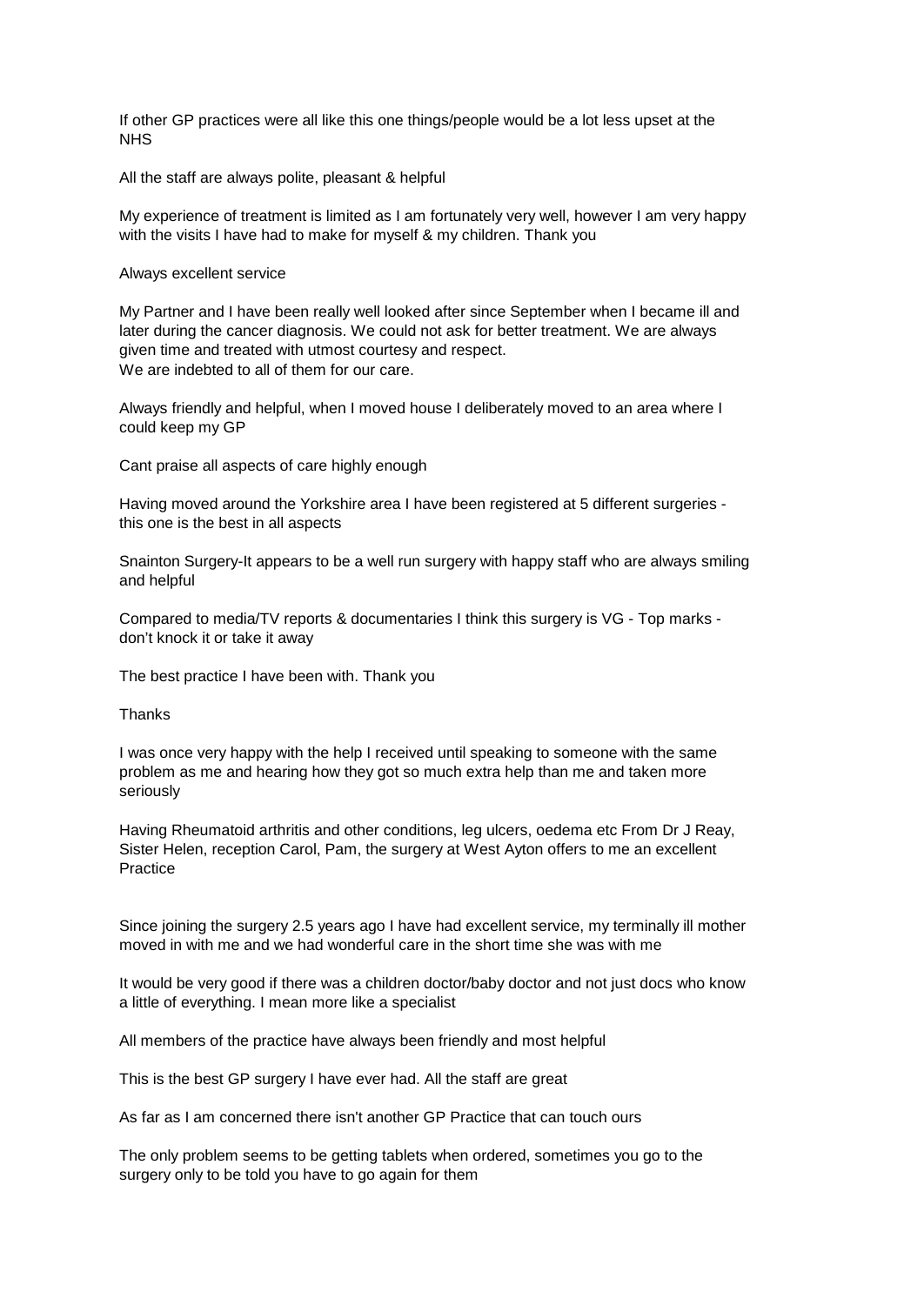They are all fantastic from the receptionists upwards and being a full time carer the surgery has to understand your problems and they do. As for appointments they are the best in the vicinity.

I think Dr Krill is lovely & caring

It is absolutely first-class, must be among the best in the country and to have this available in our village too

Have you considered having an 'open surgery' at sometime during the day?

An excellent practice

Very well run GP Practice throughout, sorry we don't have 24hrs cover anymore

Very happy with the GP Practice

Fine as it is. Don't privatise any more!!

I consider myself extremely fortunate to be treated at this surgery

In my 83 years, it's the best practice I have ever attended ,

A very helpful and friendly practice. I have even known people who have moved house to change to this practice.

This practice is the most caring and attentive. I am extremely satisfied with all staff. I cannot speak too highly for all the Doctors, nurses and staff.

An excellent all round practice - the best I have experienced.

Friendly, knowledgeable, understanding and caring

Warm and friendly reception every time, always happy to help. Thank you.

Please fight the Govt/Lansley et al's attempt to privatise the NHS

We feel very lucky to have the care and comfort that our practice provides. Many many thanks

I think the practice to be first class

Feel lucky to be in catchment of our GP practice

We are well served as we have a part time surgery in the village - I have lived in other areas where it was necessary to visit the nearby town for a surgery

I have a benign brain tumour but causes me no problems so far. Attend hospital every 2 years. Have had this tumour over 10 years. Other than that I am in very good health, have no complaints at all about my GP's. Excellent practice

Be difficult to get a better one

A lovely friendly surgery